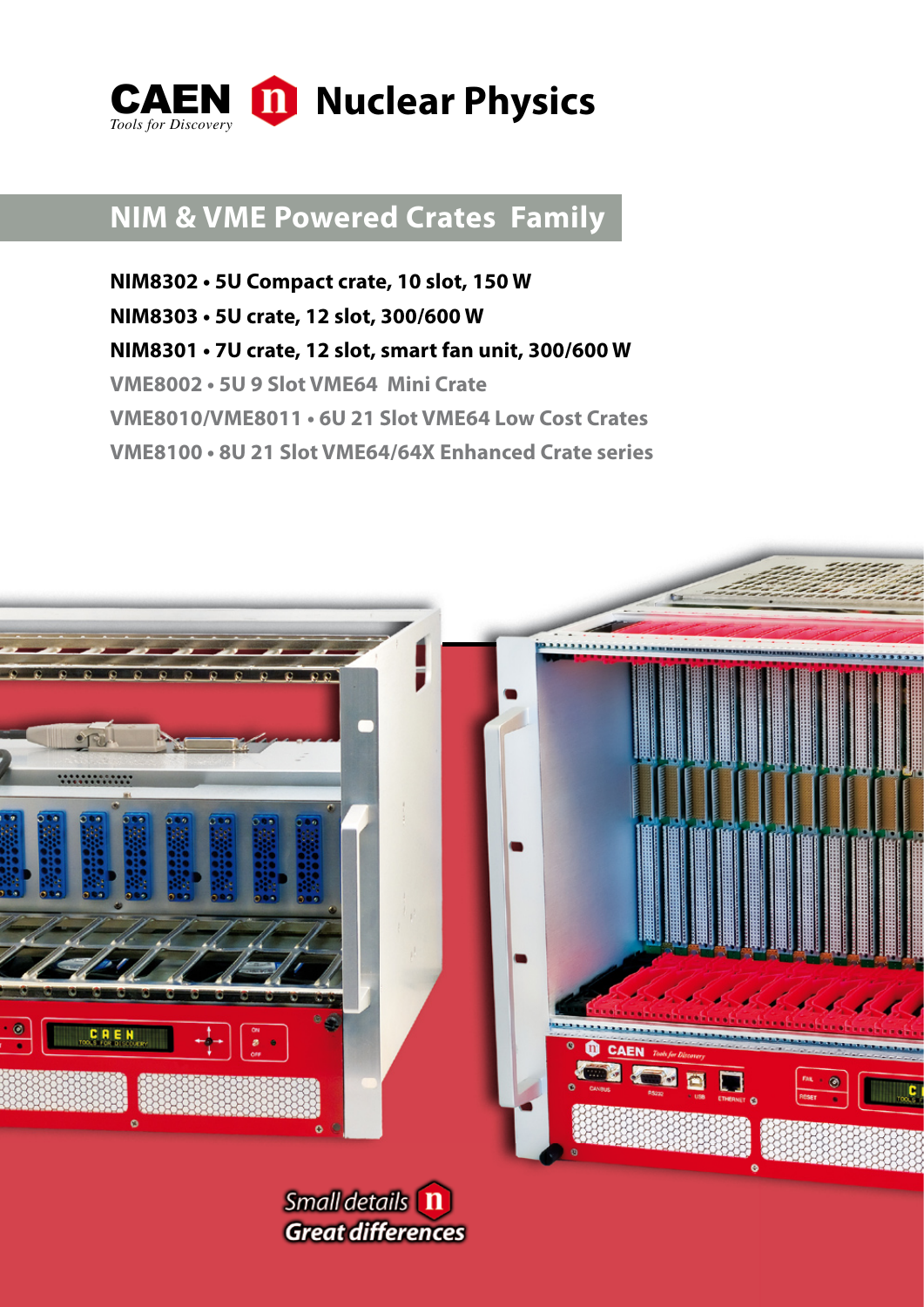

**a complete line of products for Research Laboratories and for Particle, Astroparticle and Nuclear Physics experiments: Power Supplies (LV-HV), Front End, Data Acquisition, Powered Crates.**

### **VME Family**





**MiniCrate: 9 slot, VME64, integrated fan unit abd removable power supply, CANBUS interface**

### **VME8002 VME8010/VME8011 VME8100 series**

**Low Cost: 21 slot, VME64, integrated or removable Power Supply, integrated Fan Unit, no remote control and monitor**

**Enhanced: 21 slot, VME64 or VME64X, removable Power Supply, removable smart Fan Unit, CANBUS, TCP/IP, RS232 and USB 2.0 control**

### **Technical Specifications**

|                                                  | <b>VME8002</b>                                                                           | <b>VME8010/VME8011</b>                                               | <b>VME8100 series</b>                                                                 |
|--------------------------------------------------|------------------------------------------------------------------------------------------|----------------------------------------------------------------------|---------------------------------------------------------------------------------------|
| <b>Mechanics</b>                                 | 19" x 5U bin for 6U x 160 mm VME cards, 9<br>slot, Backside 6U/4U 80 mm interface boards | 7U bin for 6U x 160 mm VME cards, 21 slots,<br>1U space for fan tray | 8U bin for 6U x 160 mm VME cards, 21 slots,<br>2U space for fan tray                  |
| <b>Backplane</b>                                 | VME64 J1/J2 9 slot, CBLT compliant                                                       | VME64 J1/J2, CBLT compliant                                          | VME64 J1/J2, VME64X J1/J2 - J1/J0/J2<br>Automatic daisy chain, CBLT compliant         |
| <b>Mains input</b>                               | 220 Vac or 110 Vac, 50:60 Hz                                                             | Auto range: 85 ÷ 264 Vac, 47 ÷ 63 Hz,                                | Auto range: 92 ÷ 264 Vac, 50÷60 Hz,                                                   |
| Power                                            | 350W                                                                                     | 470 W @ 110 ÷ 264 Vac                                                | 1200 W @ 100 Vac<br>2530 W @ 211 Vac                                                  |
| Interface                                        | <b>CAN bus</b>                                                                           | N.A.                                                                 | RS 232, USB (2.0), CAN bus, Ethernet                                                  |
| <b>Maximum currents</b>                          | 30 A @ $+5V$<br>$8.5A@-12V,$<br>$8.5A@+12V$                                              | 60 A @ +5 V<br>$6A@-12V$<br>$8.9A@+12V$                              | 110/220 A @ +5 V<br>20/40A @ ±12V<br>110/220 A @ +3.3 V                               |
| Isolation                                        | CE acc. to EN 61010                                                                      | CE acc. to EN 61010                                                  | CE acc. to EN 61010                                                                   |
| <b>Load Regulation</b><br>for 0-100% load change | $<$ 40 mV @ +5 V<br>< 100 mV @ $\pm$ 12 V                                                | <25mV @ +5V, $\pm$ 12V                                               | $< 10$ mV @ +5 V, +3,3 V<br>$< 15$ mV @ $\pm 12$ V                                    |
| Noise and ripple                                 | <20 mVpp @ +5 V, $\pm$ 12 V                                                              | <50 mVpp $@+5V$<br>< 120 mVpp $@$ $±$ 12 V                           | < 10 mVpp @ +5 V, +3,3 V, $\pm$ 12 V                                                  |
| Over<br><b>Voltage Protection</b>                | Trip off at 115-135% of the nominal values                                               | Trip off at 120-130% of the nominal values                           | Trip Off when the output voltage $> 103\% \div$<br>120% (programmable) of set voltage |
| Under<br><b>Voltage Protection</b>               | Trip off at 75-80% of the nominal values                                                 |                                                                      | Trip Off when the output voltage $< 80\% \div$<br>97% (programmable) of set voltage   |
| Over<br><b>Current Protection</b>                | Trip off at 105-140% of the nominal values                                               | Trip off at 105-125% of the nominal values                           | Trip Off when the current > programmable<br>Iset value                                |
| <b>Over Temperature</b><br>Protection            | Trip Off when heat sink temperature > 50° C                                              | Yes, Trip off all Output Voltages and PS<br>internal fan             | Trip Off when temperature of a single Power<br>Supply block > 90°C                    |
| <b>Operation</b>                                 | 0÷50°C without derating                                                                  | 0÷50°C without derating,                                             | 0÷50°C without derating,                                                              |
| <b>Cooling Airflow</b>                           | $89 \text{ m}^3/\text{h}$                                                                | $408 \text{ m}^3/h$                                                  | 540 m <sup>3</sup> /h (at maximum fan speed)                                          |



### **Smart fan units for NIM & VME Crate**

- **• The fan unit is changeable**
- **• The fan unit houses a OLED technology graphic display**
- **• The fan unit houses 4 remote interfaces: CANBUS, TCP/IP, RS232, USB 2.0**



**• All the operating functions are available through a smart human interface using an ergonomic pointer**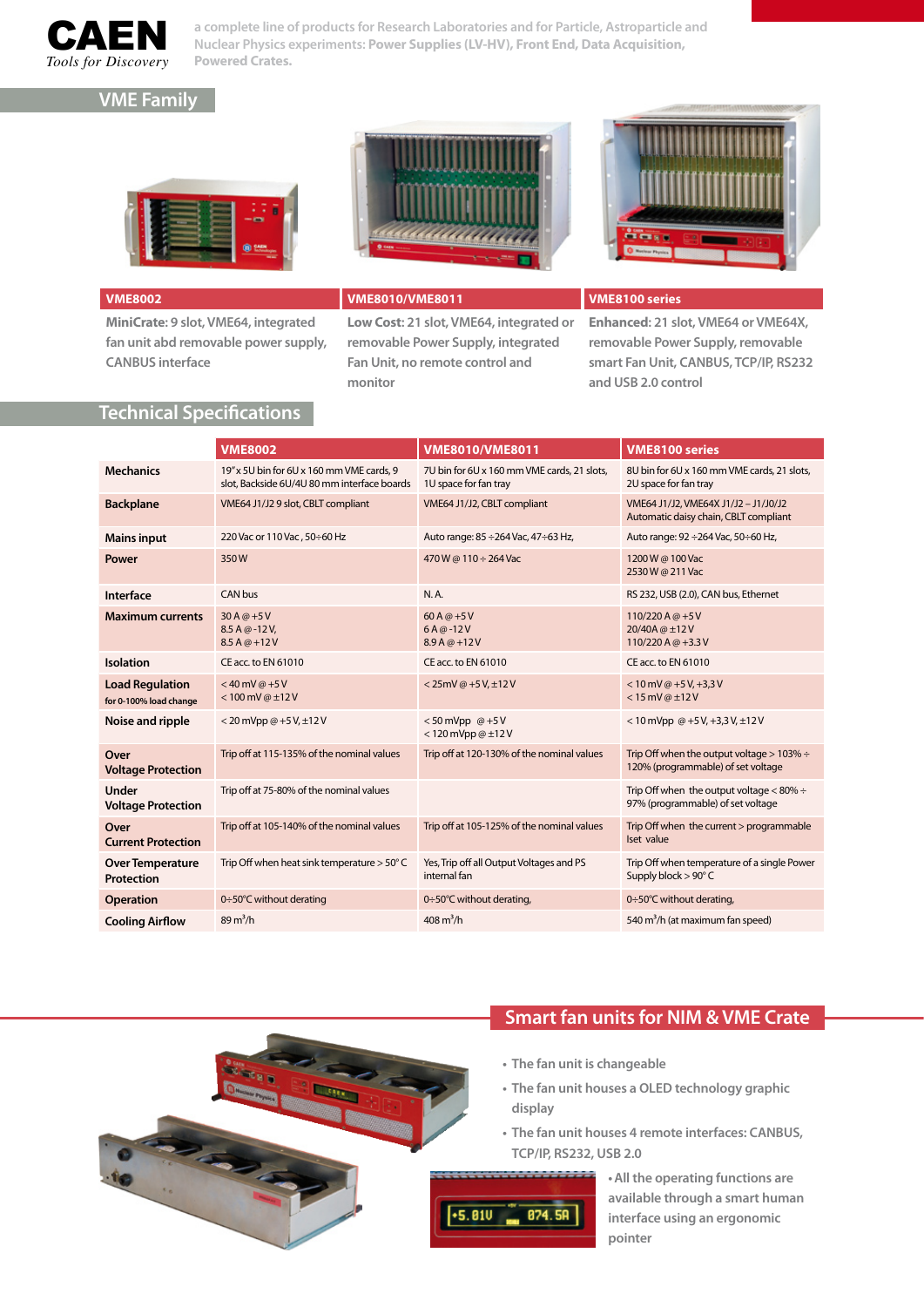

## **NIM Family**







**SMALL: short size, only 150W Power Supply using 2 bin slot, no Fan Unit**

**MEDIUM: std size, 300W or 600W removable Power Supply, no Fan Unit, 1/2 NIM width Control Panel**

### **NIM8302 NIM8303 NIM8301**

**LARGE: std size, 300W or 600W removable Power Supply, removable smart Fan Unit, CANBUS, TCP/IP, RS232 and USB 2.0 control**

### **Technical Specifications**

|                                          | <b>NIM8302</b>                                                                                   | <b>NIM8303</b>                                                                           | <b>NIM8301</b>                                                                                                                         |  |  |
|------------------------------------------|--------------------------------------------------------------------------------------------------|------------------------------------------------------------------------------------------|----------------------------------------------------------------------------------------------------------------------------------------|--|--|
| <b>Mechanics</b>                         | 19" x 5U bin, short size, 12 slot (10 slot<br>free), non ventilated                              | 19" x 5U bin, std size, 12 slot, non ventilated                                          | 19" x 7U (5+2) bin, 12 slot, 2U space for fan tray                                                                                     |  |  |
| <b>Mains input</b>                       | 230 VAC or 115 VAC (± 10%), 50-60 Hz.                                                            | 230 VAC or 115 VAC (± 10%), 50-60 Hz.                                                    | 230 Vac or 115 Vac (± 10%), 50-60 Hz.                                                                                                  |  |  |
| Power                                    | 150W                                                                                             | 300/600W                                                                                 | 300/600W                                                                                                                               |  |  |
| Interface                                | N.A.                                                                                             | N.A.                                                                                     | RS 232, USB (2.0), CAN bus, Ethernet                                                                                                   |  |  |
| <b>Maximum</b><br>currents               | 5 A @ ±6V<br>3.A@±12V<br>1.5 A $@$ $±$ 24 V                                                      | 0.3 A @ +115VAC (*)<br>17/45 A @ ±6V<br>3.4/18 A $@$ ±12 V<br>3.4/8 A $@$ $±$ 24 V       | 0.3 A $@+115$ VAC <sup>(*)</sup><br>17/45 A @ ±6V<br>3.4/18 A @ ±12 V<br>3.4/8 A $@$ $±$ 24 V                                          |  |  |
| <b>Isolation</b>                         | CE acc. to EN 61010                                                                              | CE acc. to EN 61010                                                                      | CE acc. to EN 61010                                                                                                                    |  |  |
| Noise and ripple                         | $<$ 5 mVpp @ $\pm$ 6V<br>$< 8$ mVpp @ $\pm 12$ V<br>< 10 mVpp $@$ $±$ 24 V                       | < 3 mVpp @ $\pm$ 6V, $\pm$ 12V, $\pm$ 24V                                                | < 3 mVpp @ $\pm$ 6V, $\pm$ 12V, $\pm$ 24V                                                                                              |  |  |
| <b>Status control</b>                    | <b>Fail/Status LED</b>                                                                           | Status LED, Fail LED, Temperature LED, Con-<br>trol LEDs and test pins for all voltages  | Alarm signaled by FAIL LED, FAIL signal and buzzer<br>Alarm reason displayed on FAN unit OLED display<br>and managed by remote control |  |  |
| <b>Temperature</b><br>sensors            | Nr. 1                                                                                            | nr.4 @ 300W<br>nr. 2 @ 600W                                                              | nr.4 @ 300W nr.2 @ 600W,<br>FAN Unit: nr.2 Backplane: nr.6 (optional)                                                                  |  |  |
| <b>Over Voltage</b><br><b>Protection</b> | Trip Off when the output voltage ><br>110% of nominal voltage                                    | Trip Off when the output voltage > 105% of<br>nominal voltage                            | Trip Off when the output voltage > 105% of<br>nominal voltage                                                                          |  |  |
| <b>Under Voltage</b><br>Protection       | Trip Off when the output voltage < 90%<br>of nominal voltage                                     | Trip Off when the output voltage < 95% of<br>nominal voltage                             | Trip Off when the output voltage < 95% of<br>nominal voltage                                                                           |  |  |
| <b>Over Current</b><br><b>Protection</b> | Trip Off when current:<br>$> 6 A @ +24 V +12V$<br>$>2A@-24V$<br>$>$ 3.7 A @ -12 V<br>$>10A@$ ±6V | Trip Off when the current > 115% of<br>maximum nominal value                             | Trip Off when the current > programmable lset<br>value                                                                                 |  |  |
| <b>Over Temperature</b><br>Protection    | Trip Off when temperature $> 75^{\circ}$ C                                                       | Trip Off when temperature of heat sink > 70°C<br>or when transformer temperature > 110°C | Trip Off when temperature of heat sink > 70° C or<br>when transformer temperature > 110°C                                              |  |  |
| <b>Operation</b>                         | $0 \div 50^{\circ}$ C without derating,                                                          | $0 \div 50^{\circ}$ C without derating,                                                  | $0 \div 50^{\circ}$ C without derating,                                                                                                |  |  |
| <b>Cooling Airflow:</b>                  | N.A.                                                                                             | N.A.                                                                                     | 540 m <sup>3</sup> /h (at maximum fan speed)                                                                                           |  |  |
|                                          | (*) Optional (This version does not fulfil CE safety restrictions)                               |                                                                                          |                                                                                                                                        |  |  |